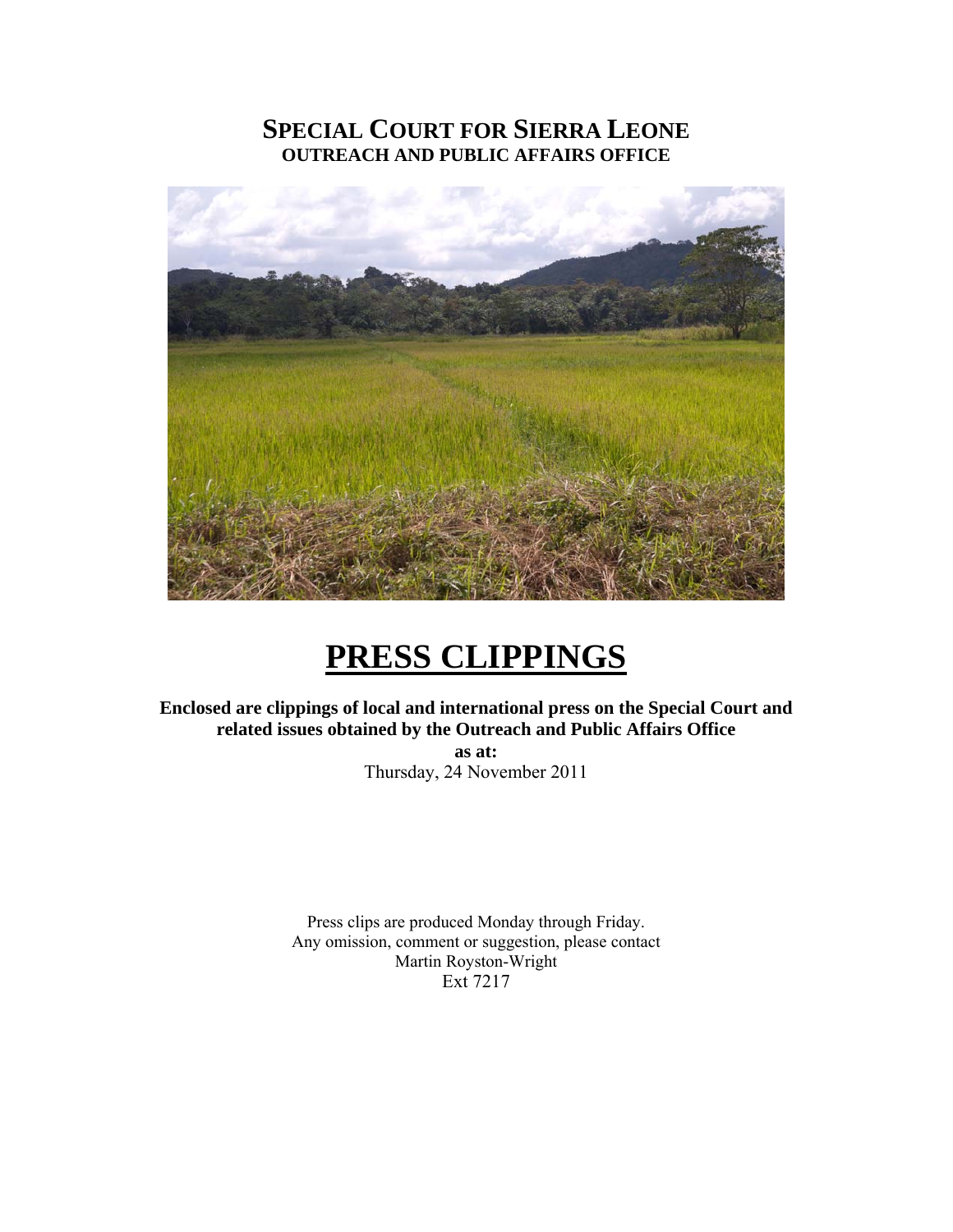| <b>Local News</b>                                                                               |           |
|-------------------------------------------------------------------------------------------------|-----------|
| UN Chief Appeals for Continued Support for Peacebuilding Fund / Premier News                    | Page 3    |
| <b>International News</b>                                                                       |           |
| Security Council Holds Three More Rounds of Balloting/ United Nations News Centre               | Pages 4-6 |
| General Assembly, After Four Inconclusive Voting Rounds/ United Nations News Centre             | Pages 7-9 |
| Atrocities in Guinea Must never be Forgotten, Says UN Envoy on Sexual Violence / UN News Centre | Page 10   |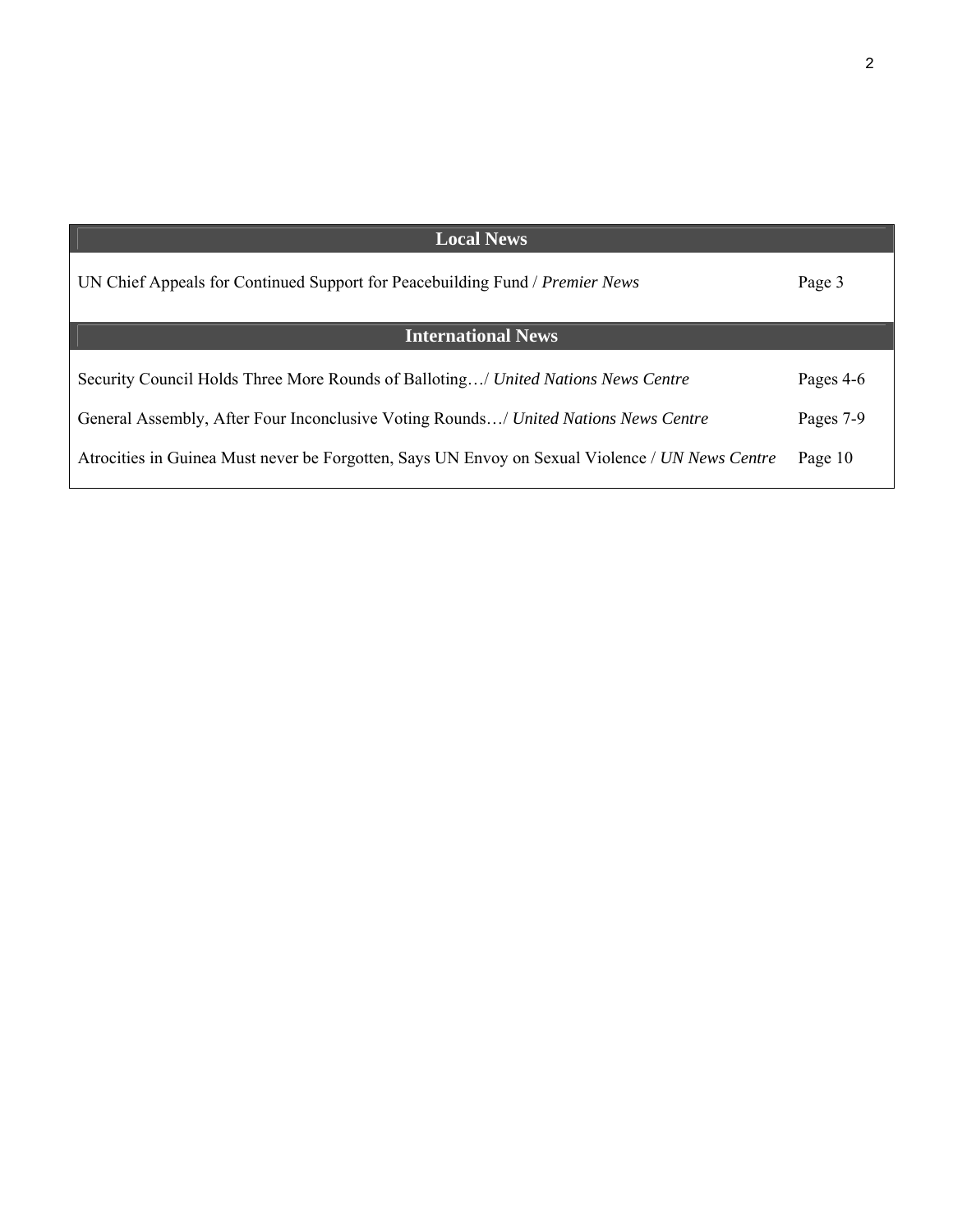# UN Chief Appeals for Continuous **Support for Peacebuilding Fund**

T.N. Secretary-General Ban Ki-moon has called on U.N. member states to continue generously backing and financing a U.N. fund that supports peacebuilding activities in countries emerging from conflict.

.The U.N. Peacebuilding Fund "delivers value for money" with its "timely and effective" support for efforts to mediate crisis between political parties in Sierra Leone, promoting return to constitutional order in Guinea, and reintegration of armed rebels in Burundi among other projects, the top U.N. official said at the fund's second annual stakeholders' meeting.

"Help us help the many people throughout the world who look to the United Nations for assistance in realizing their aspirations to build lasting peace and put violence behind them once and for all," he added.

Ban also outlined plans to create a high-level group that would ensure the Peacebuilding Funds' relevance and effectiveness.

The U.N. Peacebuilding Fund was established in 2005 to help provide strategy advice, expertise and assistance to countries emerging from conflict in order to help them avoid slipping back into chaos and war.

Credit www.devex.com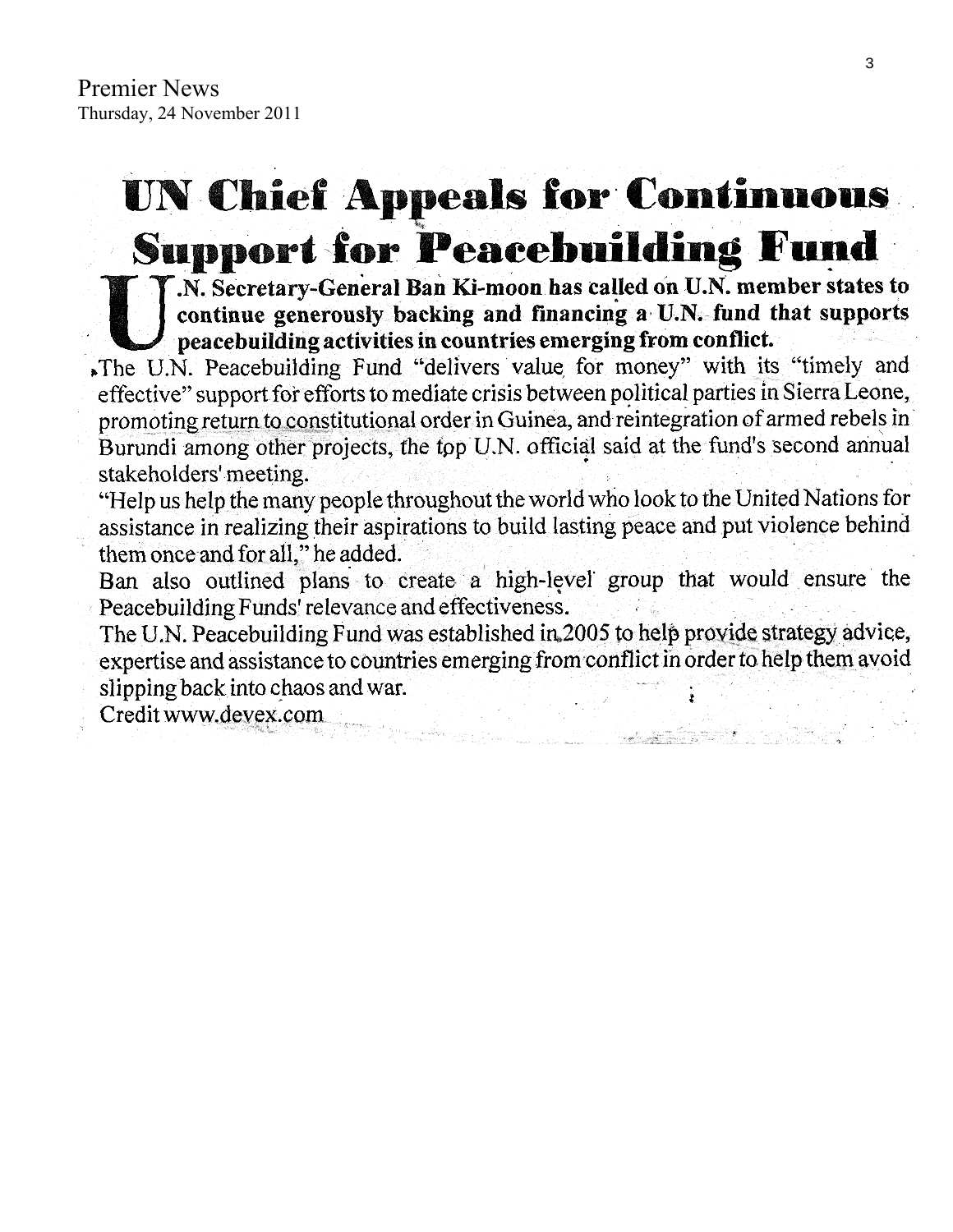# United Nations News Centre

Tuesday, 22 November 2011 http://www.un.org/News/Press/docs/2011/sc10456.doc.htm

#### **Security Council Holds Three More Rounds of Balloting in Attempt to Break Deadlock with General Assembly over Fifth Slot on International Court of Justice**

Today, the Security Council, meeting concurrently with, but independently from, the General Assembly, once again failed in three rounds of balloting to elect a fifth Judge to the International Court of Justice.

After having elected four Judges on 10 November, the Security Council and the General Assembly had before them two candidates: Abdul G. Koroma (Sierra Leone), currently a Judge of the International Court of Justice; and Julia Sebutinde (Uganda), Presiding Judge of Trial Chamber 2 of the Special Court for Sierra Leone.

Under the terms of the Court's Statute, a candidate obtaining an absolute majority of votes in both the Assembly and the Council is considered elected. In the Security Council, eight votes constitute an absolute majority and no distinction is made between permanent and non-permanent Council members. By contrast, all 193 Member States in the General Assembly are electors. Accordingly, for the purpose of today's election, 97 votes constituted an absolute majority in the Assembly.

There had been eight candidates, including four incumbents, for the five positions. On 10 November, the Council and the General Assembly elected Giorgio Gaja (Italy), Professor of International Law at the University of Florence School of Law;Hisashi Owada (Japan), President of the International Court of Justice;Peter Tomka (Slovakia), Vice-President of the International Court of Justice; and Xue Hanqin (China), Judge at the International Court of Justice. They failed to fill the fifth available position in subsequent rounds of balloting. The Council repeatedly elected Mr. Koroma and the Assembly continued to choose Mr. Sebutinde. That pattern continued throughout today's meetings.

The Court's composition at 6 February 2012 will be as follows (terms expire on 5 February of the year in parentheses): Ronny Abraham (France) (2018); Awn Shawkat Al-Khasawneh (Jordan) (2018); Mohamed Bennouna (Morocco) (2015); Joan E. Donoghue (United States) (2015); Antônio Augusto Cançado Trindade (Brazil) (2018); Giorgio Gaja (2021); Christopher Greenwood (United Kingdom) (2018); Kenneth Keith (New Zealand) (2015); Hisashi Owada (2021); Bernardo Sepúlveda Amor (Mexico) (2015); Xue Hanqin (2021); Leonid Skotnikov (Russian Federation) (2015); Peter Tomka (2021); and Abdulqawi Ahmed Yusuf (Somalia) (2018), with one position to be filled.

Located in The Hague, Netherlands, the International Court of Justice is the principal judicial organ of the United Nations. It adjudicates between States and its legal opinions are binding. The Court also issues advisory opinions when requested to do so. It consists of 15 judges elected by the Council and the Assembly, voting independently. They are chosen on the basis of their qualifications, not on the basis of nationality, and care is taken to ensure that the principal legal systems of the world are represented. No two judges can be from the same country. Judges serve for a nine-year term and may be re-elected. They cannot engage in any other occupation during their term of office.

The terms of office of the following five members of the Court will expire on 5 February 2012: Abdul Koroma; Hisashi Owada; Shi Jiuyong (China); Bruno Simma (Germany); and Peter Tomka.

The curricula vitae of the candidates are contained in document A/66/184-S/2011/454.

The Council and the Assembly will meet again at a date to be announced to continue elections for five judges for the International Court of Justice.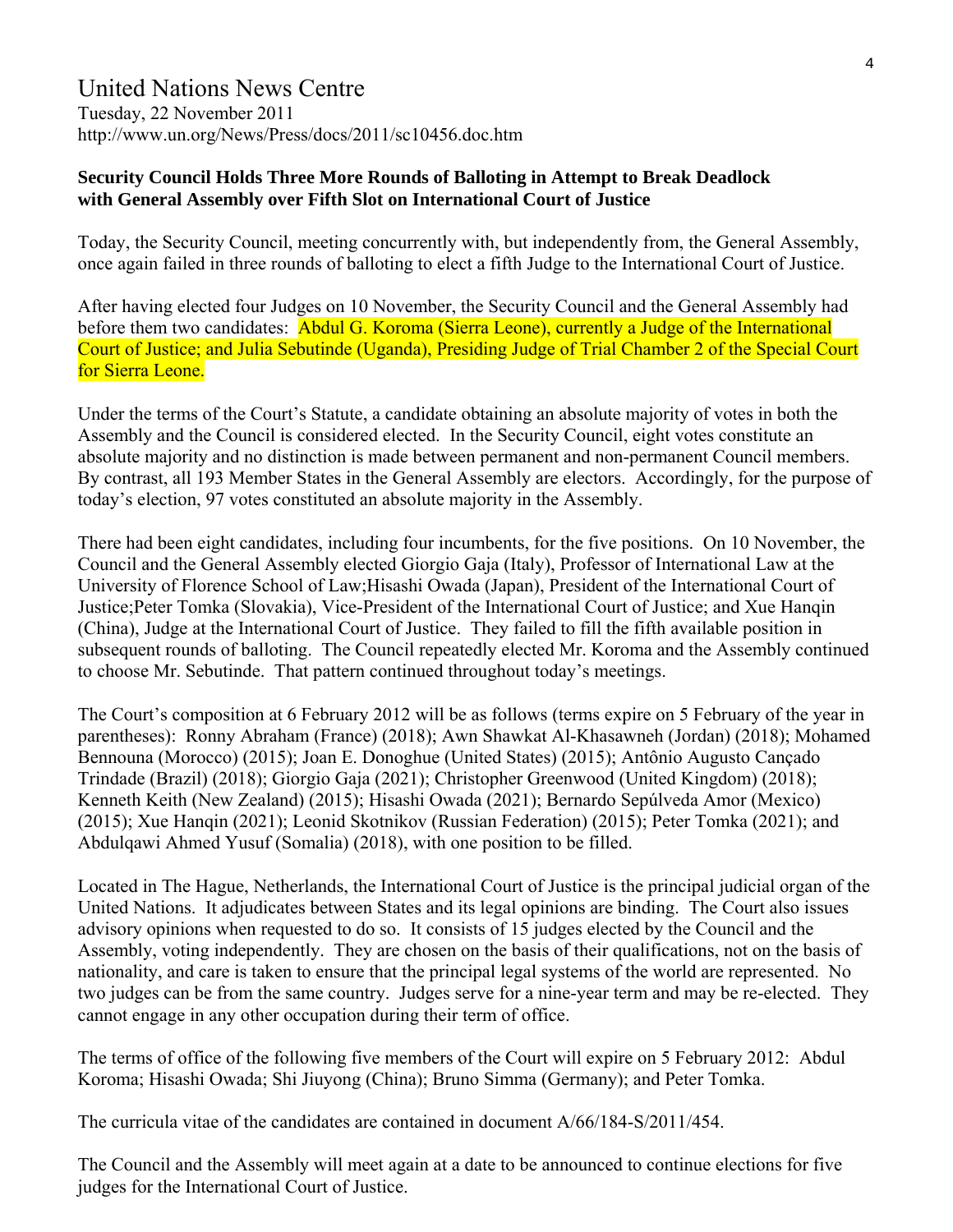The first meeting began at 3:10 p.m. and was adjourned at 4:30 a.m. The next meeting was called to order at 4:31 p.m.and adjourned at 5:30 p.m. A third began at 5:31 p.m. and ended at 6 p.m.

#### Background

The Security Council met this afternoon concurrently with, but independently from, the General Assembly to continue its election of five members of the International Court of Justice. On 10 November, in five rounds of secret balloting, the Council, and in seven rounds, the General Assembly, elected four members, but were unable to elect the fifth. For further background, see Press Releases SC/10444 and GA/11171. For General Assembly results, see Press Release GA/11178.

Sixth Round of Balloting

Number of ballot papers 15 Number of invalid ballots  $\Omega$ Number of valid ballots 15 Number of abstentions  $\Omega$ Required majority 8 Number of votes obtained: Abdul G. Koroma (Sierra Leone) 9 Julie Sebutinde (Uganda) 6

Mr. Koroma achieved the required Security Council majority. The Council, however, was informed that Ms. Sebutinde received the required majority in the General Assembly. As neither candidate had received the required majority in both the Council and the General Assembly, a next round of secret balloting, therefore, was required.

Seventh Round of Balloting Number of ballot paper 15 Number of invalid ballots  $\Omega$ Number of valid ballots 15 Number of abstentions  $\Omega$ Required majority 8 Number of votes obtained: Abdul G. Koroma (Sierra Leone) 8 Julie Sebutinde ( Uganda) 7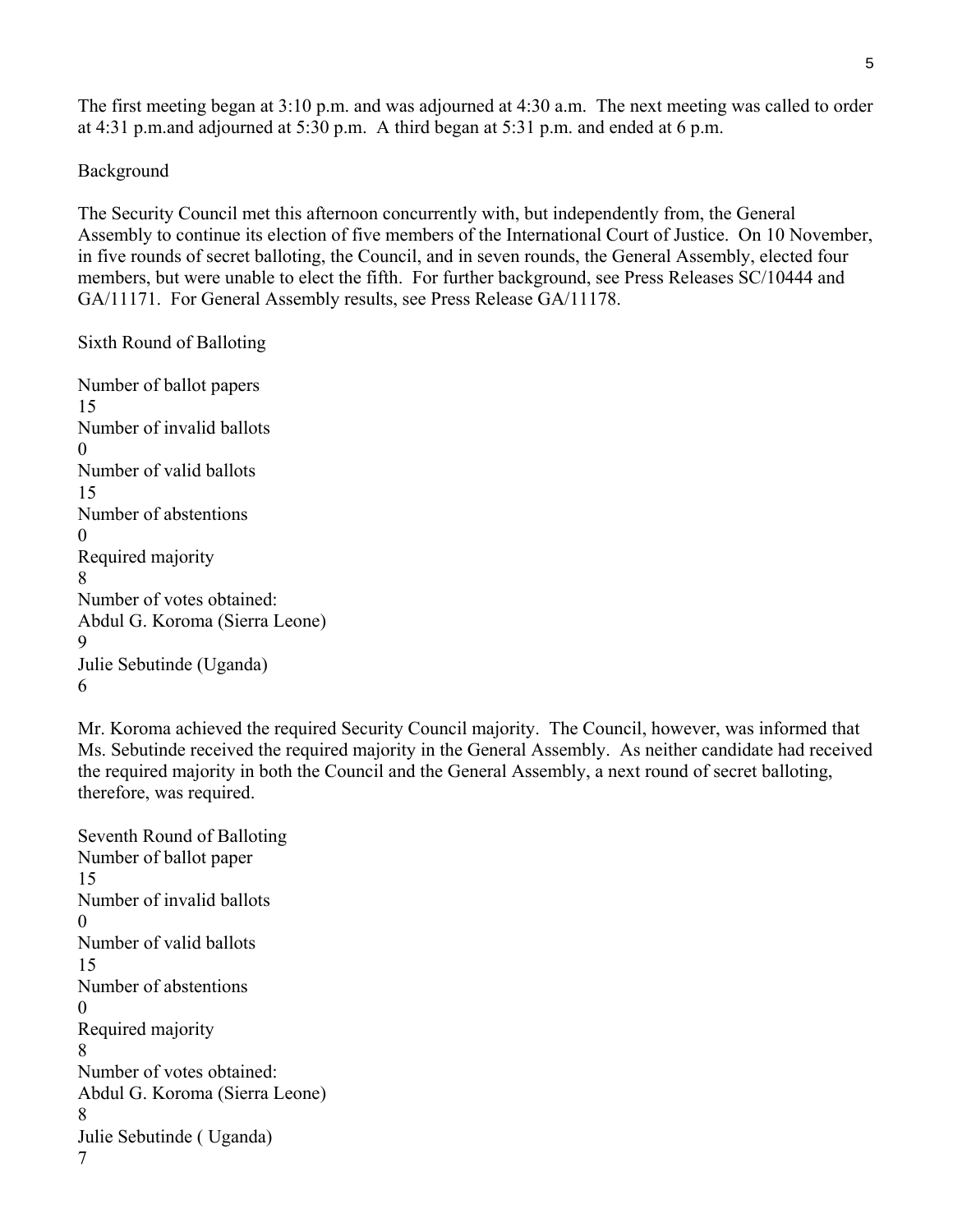The Council was informed that in the General Assembly, Ms. Sebutinde had acquired the required majority. As neither of the two candidates had received the required majority in both the Council and the General Assembly, the Council proceeded to hold an eighth round of secret balloting.

Eighth Round of Secret Balloting Number of ballot papers 15 Number of invalid ballots 0 Number of valid ballots 15 Number of abstentions 0 Required majority 8 Number of votes obtained: Abdul G. Koroma (Sierra Leone) 8 Julie Sebutinde (Uganda) 7

Mr. Koroma had obtained the required majority in the Council. The Council was informed that Ms. Sebutinde had acquired the required majority in the General Assembly. As neither of the two candidates had received the required majority in both the Council and the General Assembly, a next round of balloting was required.

Due to the lateness of the hour, the Council and the Assembly adjourned the meeting. The ninth ballot would be held at a date and time to be announced.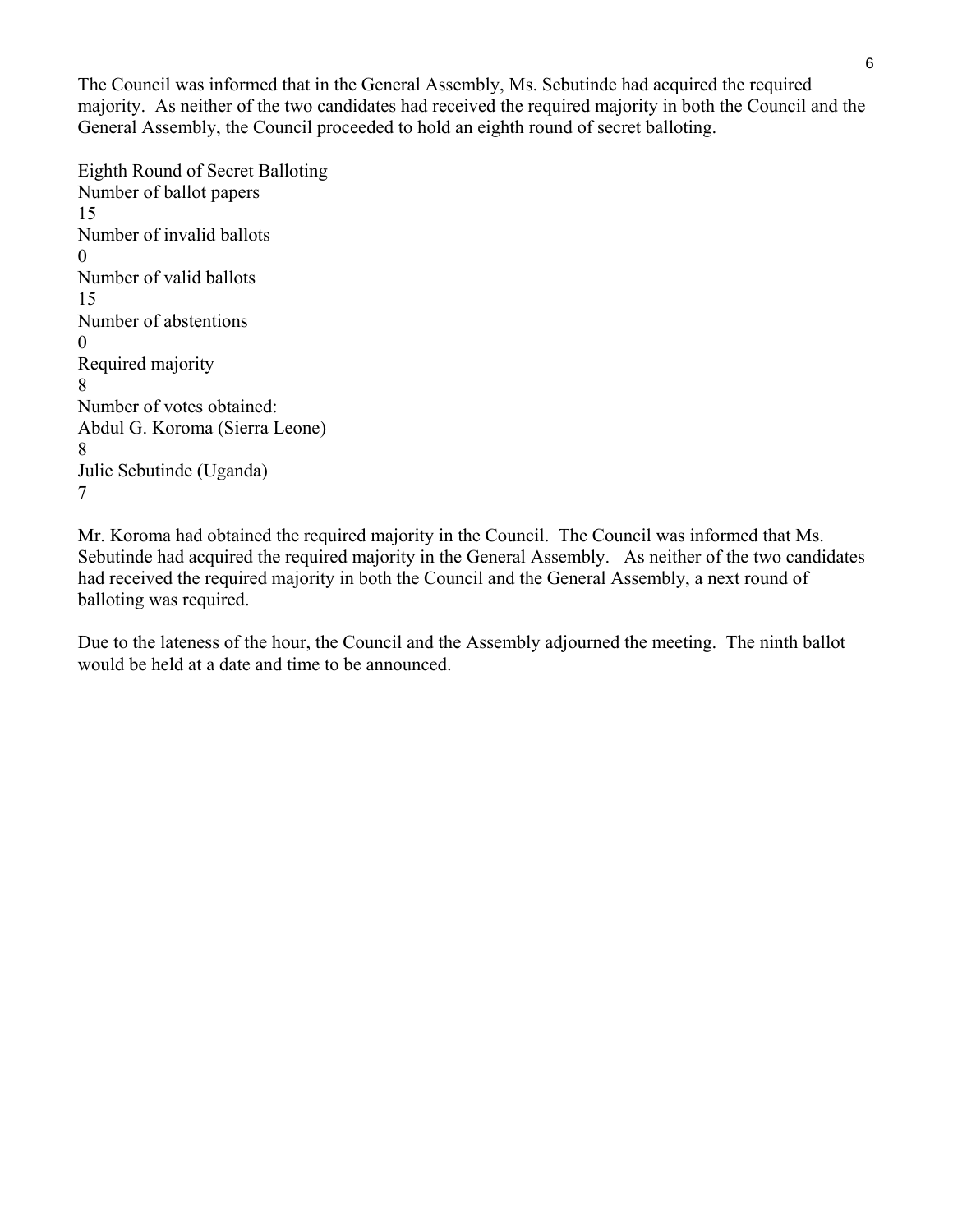## United Nations News Centre

Tuesday, 22 November 2011 http://www.un.org/News/Press/docs//2011/ga11178.doc.htm

#### **General Assembly, After Four Inconclusive Voting Rounds, Remains at Stalemate with Security Council Over Filling Seat on International Court of Justice**

A weeks-long stalemate to elect one member of the International Court of Justice continued today as, after four votes — bringing the total number of voting rounds in the General Assembly to 11 — no candidate received the absolute majority of votes in both the Assembly and the Security Council that was required to clinch the final seat on the World Court.

Following the inconclusive votes, delegates took the floor to emphasize that the Assembly could not "remain mired [in the deadlock] forever". In an effort to "move things forward", the representative of the Solomon Islands proposed that the Assembly President hold informal consultations with both States and their regional group, and report back to member States with the results. "We have expressed ourselves. We now need to move to the next level", he stressed. The representative of Burundi seconded the suggestion.

Speaking on behalf of the President of the General Assembly, Vice President Csaba Kőrösi ( Hungary) agreed to take up that proposal and report to Member States at a later date.

The deadlock began on 10 November 2011 when four judges — Hisashi Owada ( Japan), Xue Hanqin ( China), Peter Tomka ( Slovakia) and Giorgio Gaja ( Italy) — were elected or reelected to the Court. However, no candidate had earned the absolute majority in both Assembly and the Security Council which vote independently but concurrently when seating judges for the Court — after an initial seven rounds of voting (See Press Release GA/11171).

Both bodies reconvened today to complete the election, which had been narrowed to two candidates: Julia Sebutinde (Uganda) and Abdul G. Koroma (Sierra Leone). Throughout the additional four rounds of secret balloting this afternoon, neither candidate emerged victorious, as the Security Council continued to support Mr. Koroma, while the General Assembly backed Ms. Sebutinde. Voting was set to continue into a twelfth round at a date to be announced (For information on the Security Council voting, please see SC/10456).

Remaining on the Court from previous elections were 11 judges: Ronny Abraham (France); Awn Shawkat Al-Khasawneh (Jordan); Mohamed Bennouna (Morocco); Thomas Buergenthal (United States); Christopher Greenwood (United Kingdom); Kenneth Keith (New Zealand); Bernardo Sepúlveda-Amor (Mexico); Bruno Simma (Germany); Leonid Skotnikov (Russian Federation); Antônio A. Cançado Trindade (Brazil); and Abdulqawi Ahmed Yusuf (Somalia).

As the principal judicial organ of the United Nations, the International Court of Justice settles legal disputes between States parties and gives advisory opinions to the Organization and its specialized agencies. The Court is open to all parties to its Statute, which automatically includes all Members of the United Nations.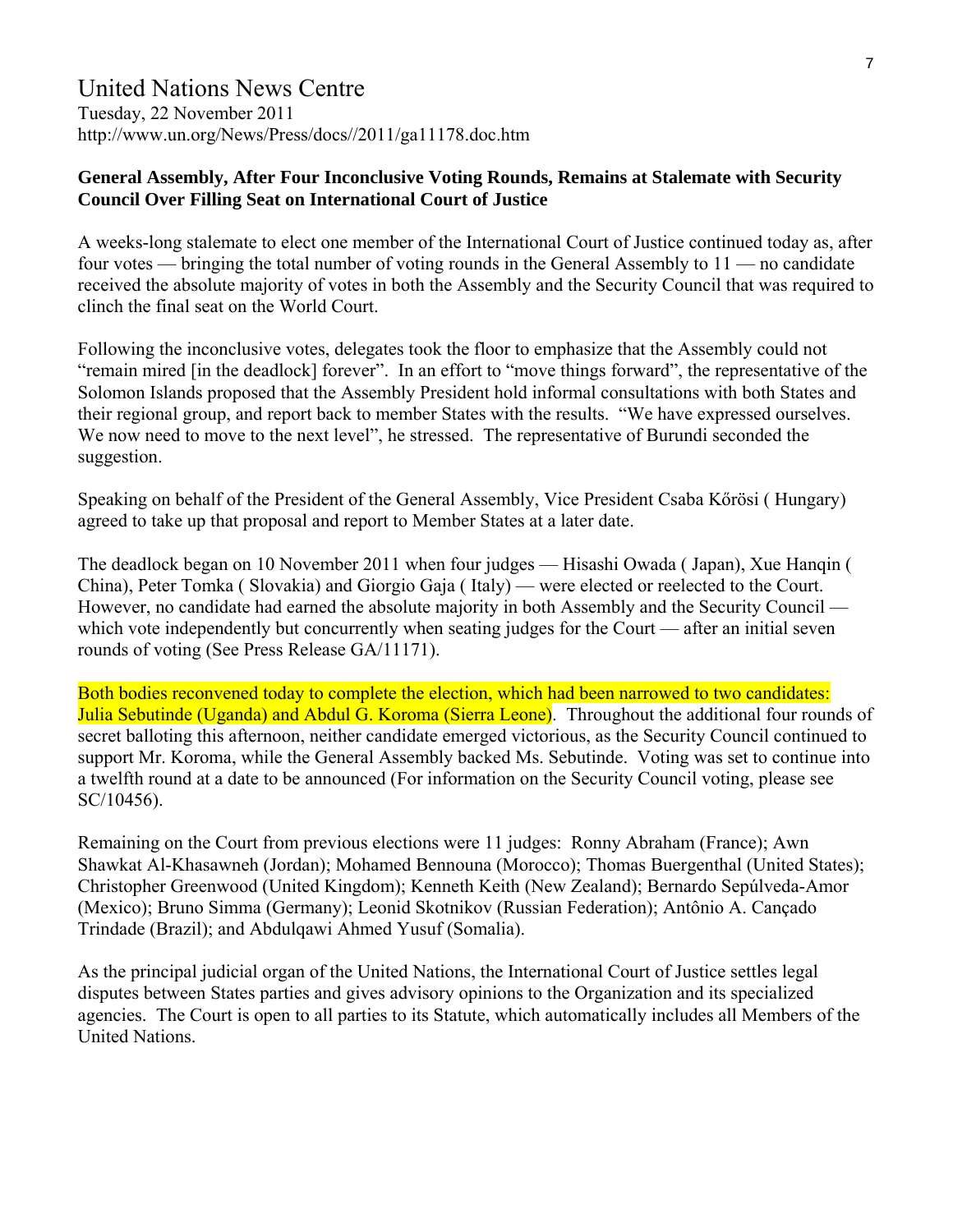#### Voting Results for International Court of Justice

#### Eighth Round

| Number of ballot papers:       | 189 |
|--------------------------------|-----|
| Number of invalid ballots:     |     |
| Number of valid ballots:       | 189 |
| Abstentions:                   |     |
| Number of Members voting:      | 189 |
| Required majority:             | 97  |
| Number of votes obtained:      |     |
| Abdul G. Koroma (Sierra Leone) | 93  |
| Julia Sebutinde (Uganda)       |     |

As neither candidate received the required absolute majority of votes, the Assembly proceeded to a second round of secret ballot voting.

#### Ninth Round

| Number of ballot papers:       | 191 |
|--------------------------------|-----|
| Number of invalid ballots:     |     |
| Number of valid ballots:       | 191 |
| Abstentions:                   |     |
| Number of Members voting:      | 191 |
| Required majority:             | 97  |
| Number of votes obtained:      |     |
| Abdul G. Koroma (Sierra Leone) | 92  |
| Julia Sebutinde (Uganda)       | 99  |

Ms. Sebutinde received the required absolute majority of votes. However, as Mr. Koroma received an absolute majority of votes in the Security Council's parallel round of voting, the Assembly proceeded to a third round of voting.

| Tenth Round                    |     |
|--------------------------------|-----|
| Number of ballot papers:       | 192 |
| Number of invalid ballots:     |     |
| Number of valid ballots:       | 192 |
| Abstentions:                   |     |
| Number of Members voting:      | 192 |
| Required majority:             | 97  |
| Number of votes obtained:      |     |
| Abdul G. Koroma (Sierra Leone) | 94  |
| Julia Sebutinde (Uganda)       | 98  |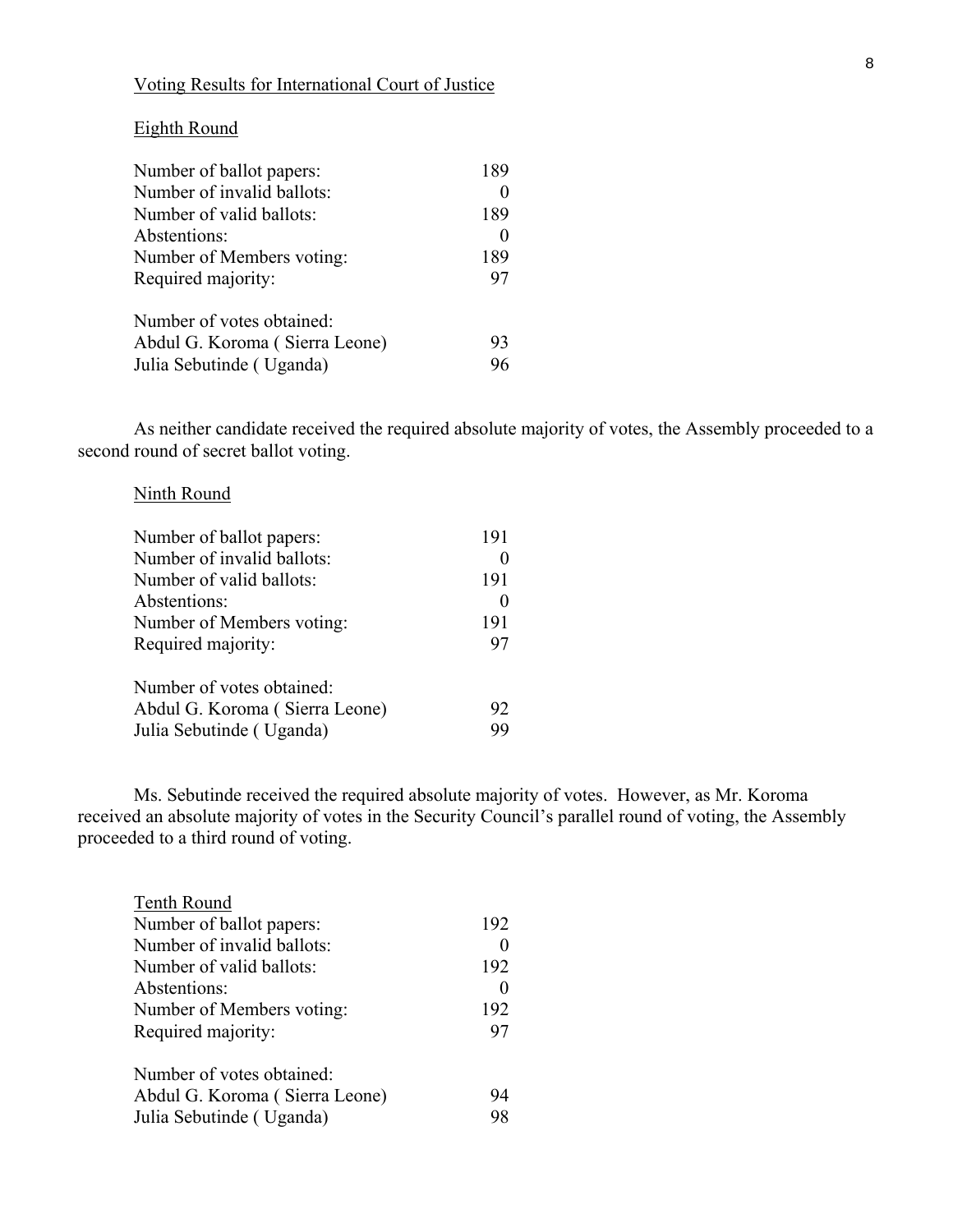Ms. Sebutinde again received the required absolute majority of votes. How ever, as Mr. Koroma received an absolute majority of votes in the Security Council's parallel round of voting, the Assembly proceeded to a fourth round of voting.

| Eleventh Round                 |     |
|--------------------------------|-----|
| Number of ballot papers:       | 191 |
| Number of invalid ballots:     |     |
| Number of valid ballots:       | 191 |
| Abstentions:                   |     |
| Number of Members voting:      | 191 |
| Required majority:             | 97  |
| Number of votes obtained:      |     |
| Abdul G. Koroma (Sierra Leone) | 89  |
| Julia Sebutinde (Uganda)       |     |
|                                |     |

Once again, Ms. Sebutinde earned the required absolute majority of votes in the Assembly. However, as Mr. Koroma received an absolute majority of votes in the Security Council's parallel round of voting, no candidate was elected today.